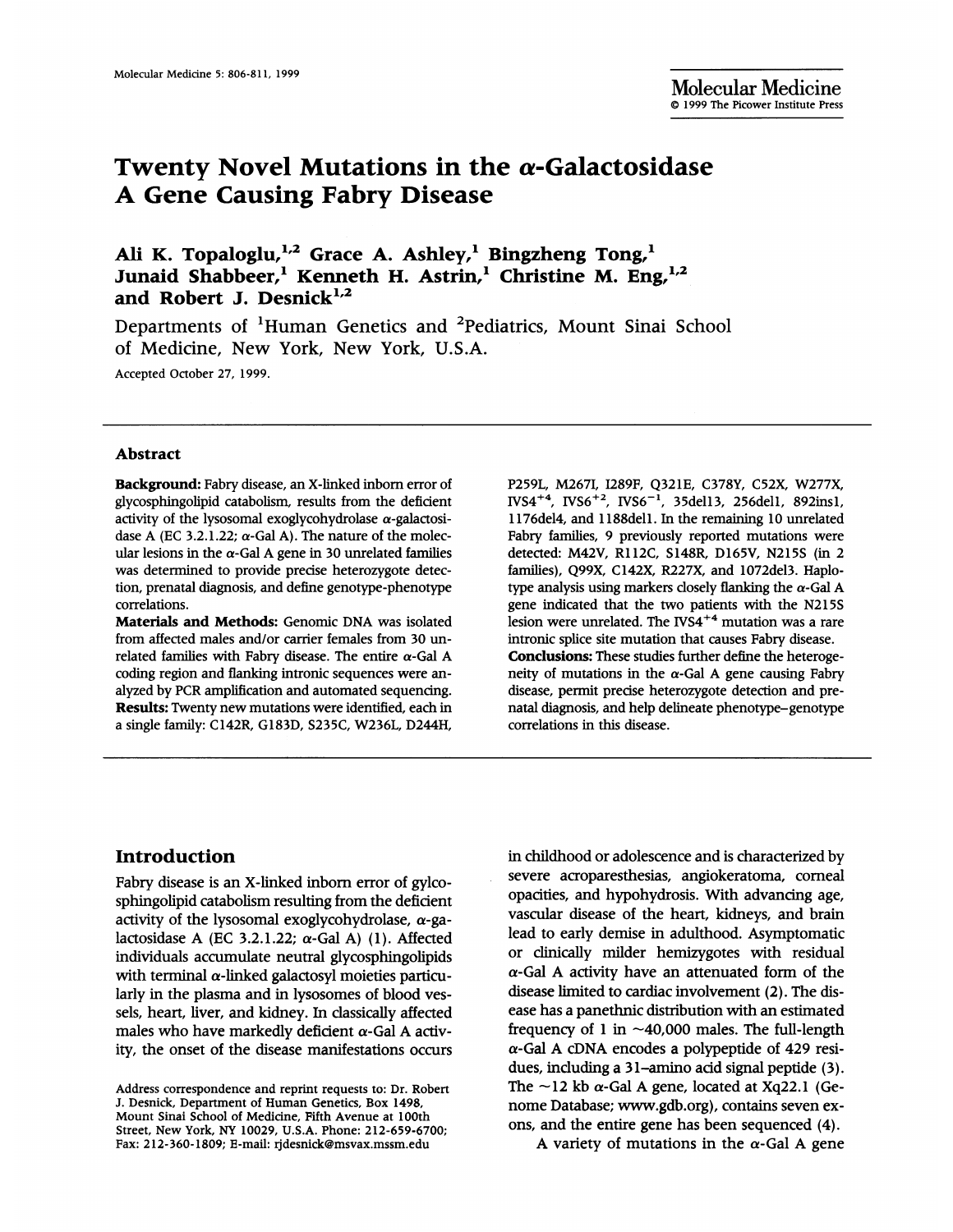

Fig. 1. Idiogram of the human G-banded X-chromosome illustrating the position of band Xq22.1 and a map of the genomic region flanking  $\alpha$ -Gal A indicating the relative positions of the markers used for haplotype analysis.

causing Fabry disease have been described, including partial gene rearrangements, small deletions and insertions, splice-junction consensus site alterations, and various coding-region singlebase substitutions (5-7). Most mutations resulted in the classic disease phenotype; however, a few missense mutations have been detected in hemizygotes with the mild cardiac variant phenotype (2,5,8). To date, most mutations have been confined to a single family with the exception of mutations involving CpG dinucleotides (e.g., R227Q, R227X, R342Q, and R342X) (5) and N215S, which was described in three unrelated cardiac variants (9).

To identify genotype-phenotype correlations and to permit precise heterozygote detection, the nature and frequency of the  $\alpha$ -Gal A mutations causing Fabry disease were determined in 30 unrelated families. In this communication, 20 new mutations are described, including <sup>a</sup> novel splice site mutation,  $IVS4^{+4}$ , and five missense mutations located in exon 5.

## Materials and Methods

The probands from 30 unrelated families with Fabry disease, including 26 affected hemizygotes and four obligate heterozygotes, were studied with informed consent. The enzymatic diagnosis was established by determination of the 4-methylumbelliferyl- $\alpha$ -Gal A activity in plasma or lymphocytes as described previously (10). The probands were examined by the authors (C.M.E. and/or R.J.D.) or the phenotypic assessment was made by communication with the referring physicians.

For mutation analysis, genomic DNA was isolated from whole blood by standard techniques (11). The entire coding region, including all exons and flanking intronic regions, was amplified by polymerase chain reaction (PCR) from genomic DNA in four fragments as previously described (9) and each amplified genomic region was sequenced using an ABI Prism 377 DNA Sequencer (Perkin-Elmer-Cetus, Norwalk, CT). Detected mutations were resequenced in genomic DNA from the proband and/or other affected family members.

To determine if the probands with mutation N215S were related, an intragenic marker, Sac I, and closely linked markers to the  $\alpha$ -Gal A gene were examined. The markers were proximal flanking marker DXS7424 and the distal flanking markers DXS178, Al 1080, E03167, G0287, and DXS101 (12,13). These markers span a 4-cM region between Xq22.1 and Xq22.3 (Fig. 1). All amplification reactions were carried out as previously described (12,13).

#### Results

The  $\alpha$ -Gal A mutations causing Fabry disease in 30 unrelated probands were determined by mul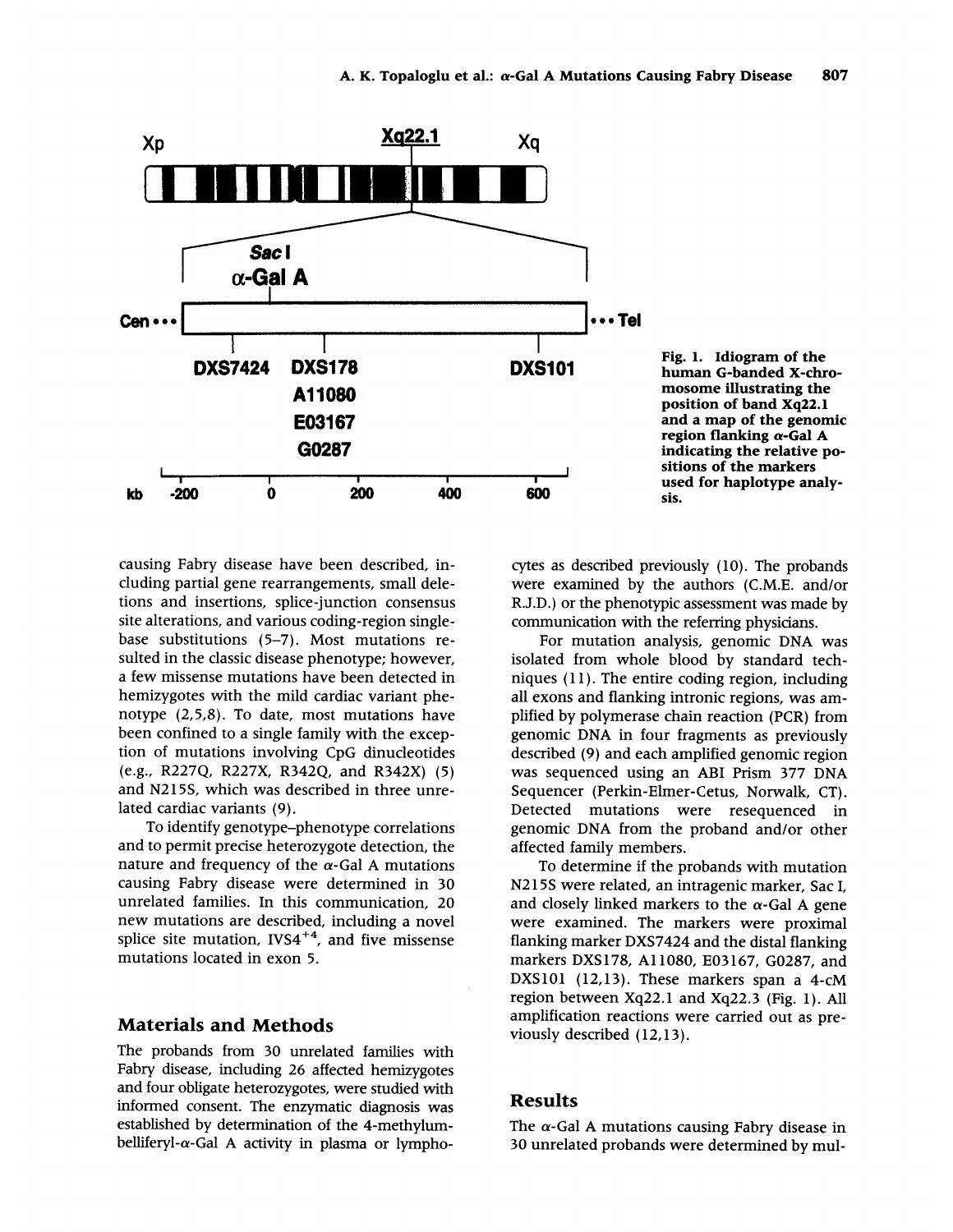tiplex PCR amplification and automated sequencing of the entire coding sequence and adjacent intronic regions. No large  $\alpha$ -Gal A rearrangements (>50 bp) were observed in any of the probands following electrophoresis of the PCR products. Sequencing revealed 20 novel mutations, each in an unrelated family, including 12 coding-region missense or nonsense mutations, 3 splice site defects, 1 single-base insertion, and 4 small deletions. In addition, 9 previously published mutations were identified in 10 families, including <sup>5</sup> missense (M42V, R112C, S148R, D165V, and N215S), 3 nonsense (Q99X, C142X, and R227X), and <sup>1</sup> small deletion (1072del3). In each proband, sequencing the entire coding and adjacent flanking intronic regions revealed only a single lesion in each mutant allele. Table <sup>1</sup> summarizes the 20 novel and 9 recurrent mutations, the plasma  $\alpha$ -Gal A activity, and the phenotype of the unrelated patients.

Of the 12 novel  $\alpha$ -Gal A coding-region point mutations, all but one (P259L) were detected in classically affected probands, including 10 missense and 2 nonsense mutations. The missense mutations included the following: (1) a T-to-C transition of genomic nt g7323 in codon 142, resulting in a replacement of cysteine with arginine (C142R); (2) a G-to-A transition of genomic nt 8321 in codon 183, resulting in a substitution of aspartic acid for glycine (G183D); (3) a C-to-G transversion of genomic nt glO195 in codon 235, resulting in a serine-to-cysteine change (S235C); (4) a G-to-T transversion of genomic nt glO198 in codon 236, predicting a leucine-for-tryptophan substitution (W236L); (5) a G-to-C transversion of genomic nt g1O221 in codon 244, resulting in a replacement of aspartic acid with histidine (D244H); (6) a C-to-T transition of genomic nt g10267 in codon 259, predicting a proline-to-leucine change (P259L); (7) a G-to-A transition of genomic nt g10292 in codon 267, resulting in a substitution of methionine with isoleucine (M267I); (8) an A-to-T transversion of genomic nt 10573 in codon 289, resulting in an isoleucine-to-phenylalanine change (I289F); (9) a C-to-G transversion of genomic nt g10669 in codon 321, predicting a replacement of glutamine with glutamic acid (Q321E); and  $(10)$  a G-to-A transition of genomic nt gIl 111 in codon 378, resulting in a substitution of cysteine with tyrosine (C378Y). In addition, two novel nonsense mutations were detected, including a Cto-A transversion of genomic nt gi335 in codon 52 predicting a cysteine to termination codon (C52X) and a G-to-A transition of genomic nt

g1O538 in codon 277, resulting in a tryptophan to termination codon (W277X).

Haplotype analysis of genomic DNAs from the two cardiac variant patients with the N215S mutation was performed with intragenic and flanking polymorphic markers (12,13). Although the patients' DNAs were uninformative for the Sac <sup>I</sup> intragenic marker (12), their haplotypes differed at three markers, including two closely flanking markers (Fig. <sup>1</sup> and Table 2).

Three novel splice site mutations were detected in three classically affected males. These included a single-base alteration at the <sup>5</sup>' donor consensus splice site of intron 4 (designated IVS4<sup>+4</sup>; c639 + 4A  $\rightarrow$  T), a single-base alteration at the <sup>5</sup>' donor consensus splice site of intron 6 (designated IVS6<sup>+2</sup>; c999 + 2T  $\rightarrow$  C), and a single-base alteration at the <sup>3</sup>' acceptor consensus site of intron 6 (designated IVS6<sup>-1</sup>; c1000 - $1G \rightarrow A$ ). Each of these lesions is predicted to cause aberrant mRNA processing and exon skipping.

Five novel small gene rearrangements causing frameshift mutations were identified, each in a classically affected proband. These include the following: (1) an insertion of a T (892insT) after genomic nt g10600 that created <sup>a</sup> TGA termination signal in codon 299 and immediate termination of the polypeptide chain; (2) a 13-base deletion (35dell3) of genomic nt g1214-1249, which predicted a frameshift at codon 12 and incorporation of 105 different amino acids from residue 11 and then premature termination after residue 116; (3) a single-base deletion (256delT) of genomic nt g5155 that caused a frameshift in codon 86 and predicted the incorporation of 34 different amino acids and resulted in premature termination after residue 120; (4) a four-base deletion (1176delGAAG) of genomic nt g11154– 11158 that resulted in a frameshift in codon 392, the incorporation of one different amino acid (Thr) and premature termination after codon 394; and (5) a single-base deletion (1188delC) of genomic nt gill 66 that caused a frameshift in codon 396 with the incorporation of an abnormal sequence of seven amino acids (residues 396-403) and premature termination after residue 403.

#### Discussion

Analysis of the  $\alpha$ -Gal A gene in 30 unrelated probands with Fabry disease identified 20 new mutations and 9 previously reported lesions. Se-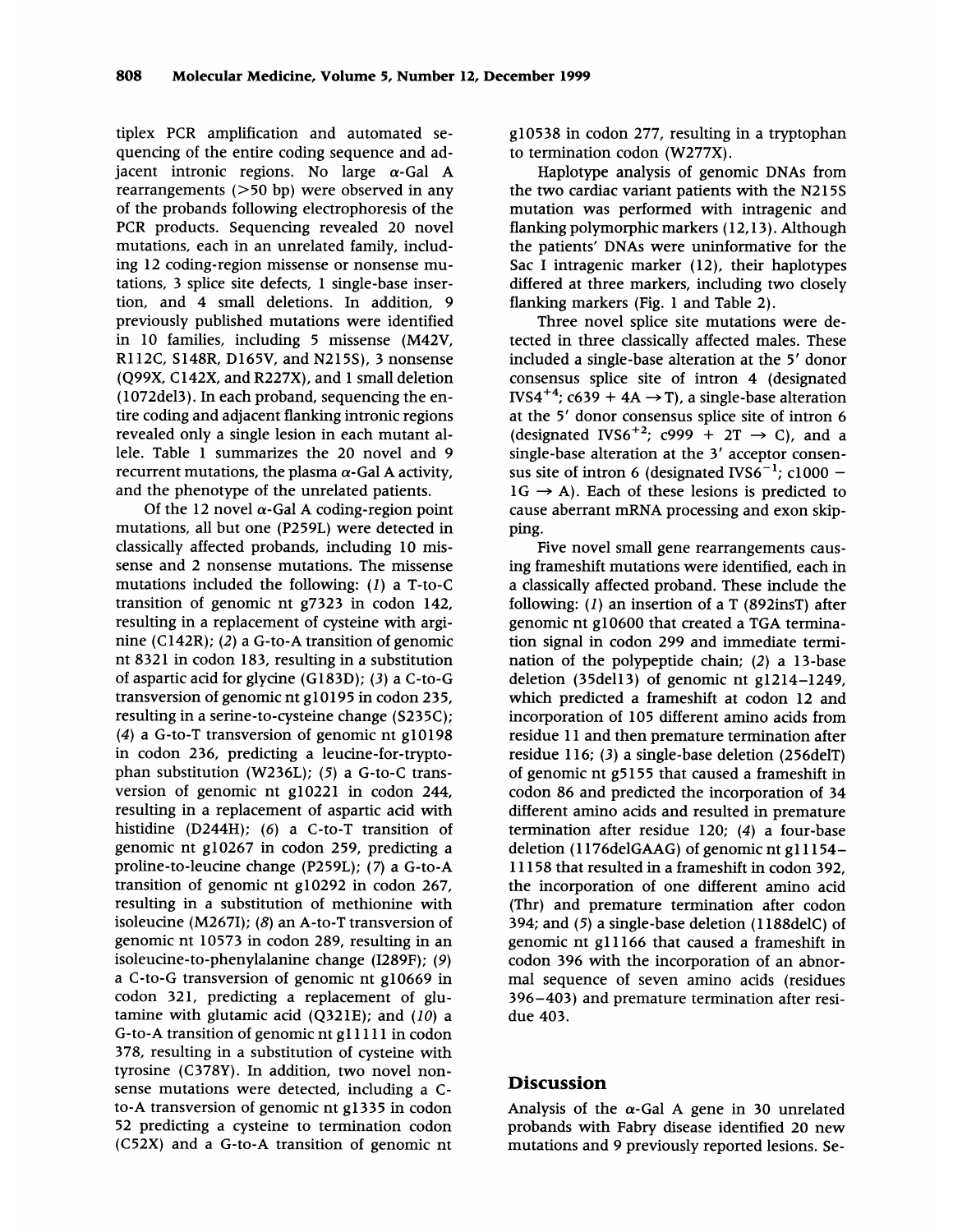| <b>Patient</b>                |                 | Allele codon or<br>Location cDNA nucleotide <sup>a</sup> | Genomic nucleotide<br>change $^b$ | Plasma $\alpha$ -Gal A<br>activity (U/ml) | <b>Clinical</b><br>phenotype <sup>c</sup> |
|-------------------------------|-----------------|----------------------------------------------------------|-----------------------------------|-------------------------------------------|-------------------------------------------|
| Novel mutations               |                 |                                                          |                                   |                                           |                                           |
| Missense                      |                 |                                                          |                                   |                                           |                                           |
| ı                             | Ex <sub>3</sub> | C142R                                                    | g7323T→C                          | 1.6                                       | Classic                                   |
| $\mathbf{2}$                  | Ex <sub>4</sub> | G183D                                                    | g8321G→A                          | 1.0                                       | Classic                                   |
| 3                             | Ex <sub>5</sub> | S235C                                                    | g10195C->G                        | 1.3                                       | Classic                                   |
| 4                             | Ex <sub>5</sub> | W236L                                                    | g10198G->T                        | 0.8                                       | Classic                                   |
| 5                             | Ex <sub>5</sub> | D244H                                                    | $g10221G \rightarrow C$           |                                           | Het/classic                               |
| 6                             | Ex <sub>5</sub> | P259L                                                    | g10267C→T                         | 0.3                                       | Cardiac                                   |
| 7                             | Ex <sub>5</sub> | M267I                                                    | g10292G->A                        | 0.2                                       | Classic                                   |
| 8                             | Ex <sub>6</sub> | <b>I289F</b>                                             | g10573A→T                         | 1.9                                       | Classic                                   |
| 9                             | Ex <sub>6</sub> | Q321E                                                    | g10669C->G                        | 0.3                                       | Classic                                   |
| 10                            | Ex 7            | C378Y                                                    | $g11111G \rightarrow A$           |                                           | Het/classic                               |
| Nonsense                      |                 |                                                          |                                   |                                           |                                           |
| 11                            | Ex <sub>1</sub> | C52X                                                     | $g1335C \rightarrow A$            | 13.3                                      | Het/classic                               |
| 12                            | Ex 1            | W277X                                                    | g10538G->A                        | 0.9                                       | Classic                                   |
| Splice Site                   |                 |                                                          |                                   |                                           |                                           |
| 13                            | Int 4           | $IVS4^{+4}$                                              | g8416A→T                          | 1.0                                       | Classic                                   |
| 14                            | Int 6           | $IVS6+2$                                                 | g10709T->C                        | 0.6                                       | Classic                                   |
| 15                            | Int 6           | $IVS6^{-1}$                                              | g10977T→C                         |                                           | Classic                                   |
| Rearrangements                |                 |                                                          |                                   |                                           |                                           |
| 16                            | Ex <sub>1</sub> | 35del13                                                  | 1214delGCGCGCTTGCGCT              | 0.5                                       | Classic                                   |
| 17                            | Ex <sub>2</sub> | 256del1                                                  | 5151delT                          | 1.0                                       | Classic                                   |
| 18                            | Ex 6            | 892ins1                                                  | 10600insT                         | 1.3                                       | Classic                                   |
| 19                            | Ex <sub>7</sub> | 1176del4                                                 | 11154delGAAG                      | 0.4                                       | Classic                                   |
| 20                            | Ex <sub>7</sub> | 1188del1                                                 | 11166delC                         | 0.2                                       | Classic                                   |
| Previously reported mutations |                 |                                                          |                                   |                                           |                                           |
| Missense                      |                 |                                                          |                                   |                                           |                                           |
| 21                            | Ex 1            | <b>M42V</b>                                              | $g1303A \rightarrow C$            | 6.8                                       | Het/classic                               |
| 22                            | Ex <sub>2</sub> | <b>R112C</b>                                             | g5233C→T                          | 0.2                                       | Classic                                   |
| 23                            | Ex <sub>3</sub> | S148R                                                    | g7343T->G                         | 0.4                                       | Classic                                   |
| 24                            | Ex 3            | D165V                                                    | g7393A→T                          |                                           | Classic                                   |
| 25                            | Ex <sub>5</sub> | N215S                                                    | $g10135A \rightarrow G$           | 0.5                                       | Cardiac                                   |
| 26                            | Ex <sub>5</sub> | <b>N215S</b>                                             | g10135A->G                        | 6.2                                       | Het/cardiac                               |
| Nonsense                      |                 |                                                          |                                   |                                           |                                           |
| 27                            | Ex <sub>2</sub> | Q99X                                                     | g5194C→T                          | 0.5                                       | Classic                                   |
| 28                            | Ex <sub>3</sub> | C142X                                                    | g7325C→A                          | 0.2                                       | Classic                                   |
| 29                            | Ex <sub>5</sub> | <b>R227X</b>                                             | $g10170C \rightarrow T$           | 0.1                                       | Classic                                   |
| Rearrangements                |                 |                                                          |                                   |                                           |                                           |
| 30                            | Ex 7            | 1072del3                                                 | 11050delGAG                       | 0.2                                       | Classic                                   |
|                               |                 |                                                          |                                   |                                           |                                           |

Table 1. Mutations and clinical features of 30 unrelated Fabry disease hemizygotes or heterozygotes

Het, heterozygote.

<sup>a</sup>cDNA reference sequence (10).

 $b$ Genomic reference sequence (2).

'Classic or cardiac phenotype.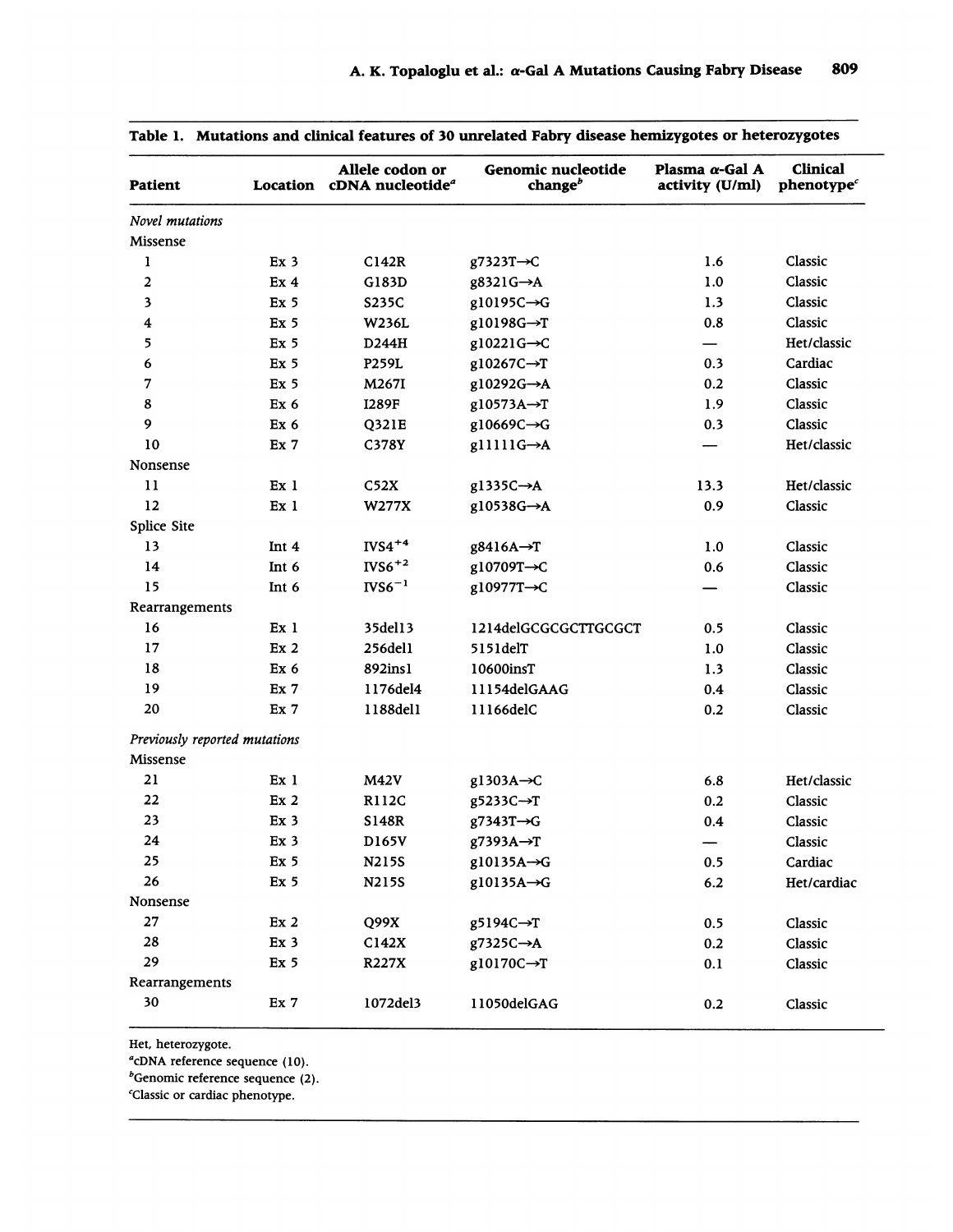| Table 2. Haplotype analysis of Fabry disease |
|----------------------------------------------|
| patients with mutation N215S                 |

| <b>Marker</b>  | Patient 25 | Patient 26 |  |
|----------------|------------|------------|--|
| <b>DXS7424</b> | 7          | 1, 5       |  |
| DXS8096        | l          | 1, 2       |  |
| <b>DXS178</b>  | 3          | 2, 5       |  |
| A11080         | 3          | 3, 3       |  |
| E03167         | 3          | 1, 3       |  |
| G0287          | 2          | 2, 2       |  |
| <b>DXS101</b>  |            | 4, 5       |  |

Markers with different alleles in the two patients are shown in bold.

quencing of the entire coding region and flanking intronic sequences revealed only one alteration per mutant allele. In addition, all 28 mutations were confirmed in genomic DNA from other hemizygous or heterozygous family members (data not shown).

To date, most of the mutations in the  $\sim$ 12 kb  $\alpha$ -Gal A gene causing Fabry disease have been identified in single families (i.e., familyspecific). Of the mutations detected in several families, many have occurred at CpG dinucleotides, known hotspots for mutations (14). Notably, none of the new missense or nonsense mutations occurred at the 14 CpG dinucleotides of the  $\alpha$ -Gal A coding sequence, and each was a "private" mutation that occurred in a single family. Among the 10 families with the <sup>9</sup> previously reported mutations, there were 5 missense and 3 nonsense mutations. Of these, only R1 12C and R227X occurred at CpG dinucleotides. Haplotype analysis of the  $\alpha$ -Gal A flanking region in the two families with the common non-CpG N215S lesion revealed different alleles at three of the seven polymorphisms flanking the  $\alpha$ -Gal A gene (Fig. 1 and Table 2). The fact that two of three of these informative markers were close to the  $\alpha$ -Gal A gene (<100 kb) suggested that these patients were not related.

Three mutations  $(IVS4^{+4}, IVS6^{+2}, and$ IVS6<sup>-1</sup>) that altered the processing of the  $\alpha$ -Gal A transcript were identified in three classically affected hemizygotes. The IVS4<sup>+4</sup> splice site mutation is the first example of a disease-causing mutation in the fourth intronic position of the <sup>5</sup>' donor consensus splice site sequence ([C/A]AG- gt[a/g]agt) that causes the classic Fabry phenotype. Of the nine previously reported splice site mutations, all involved single-base substitutions at the canonical ag or gt dinucleotides at intronexon junctions (Human Gene Mutation Database; www.uwcm.ac.uk/uwcm/mg/hgmdO.html). This mutation introduces a thymidine in intronic position 4, which is a rare event and which predicts the possible skipping of exon 4 and a frameshift mutation, resulting in an aberrant and truncated polypeptide. The two IVS6 lesions involved a T-to-C transition in position 2 of the <sup>5</sup>' donor consensus sequence  $(IVS6^{+2})$  and a G-to-C transversion in the last nt of intron 6 at the 3' acceptor consensus splice site  $(IVS6^{-1})$ . These intronic mutations in the <sup>5</sup>' donor and <sup>3</sup>' acceptor consensus sequences are known to cause aberrant splicing (8).

Of the gene rearrangements, the 35del13 mutation involved the deletion of a GC-rich sequence GCGCGCTTGCGCT, which contained five GC repeats. Both breakpoints were immediately flanked by the trinucleotide short repeats GCT and its inverse TCG, which suggested that illegitimate recombination or a slipped mispairing event may have been the deletional mechanism. In addition, two small deletions were detected within a 13-base pair region in exon 7 (11 76del4 and 1181 dell). The identification of these deletions further supports the previous suggestion that exon 7 is a region prone to small gene rearrangements (7).

All of the novel mutations were identified in classically affected probands or in obligate heterozygotes whose affected sons had the classic phenotype with the exception of P259L. This missense mutation was identified in a 38 year-old cardiac variant with left heart enlargement and minimal proteinuria. In addition, the two patients with the previously identified N2 15S mutation also had the cardiac variant phenotype.

In summary, the identification of these 20 new mutations further documents the remarkable genetic heterogeneity of the  $\alpha$ -Gal A lesions causing Fabry disease. Mutation analysis is important for each Fabry family, as the detection of these mutations permits precise diagnosis of heterozygous carriers of this X-linked recessive gene and provides the ability to perform molecular prenatal diagnoses. In addition, the detection of these mutations is useful for evaluation of genotype-phenotype correlations as well as for insights into the enzyme's structure-function relationships.